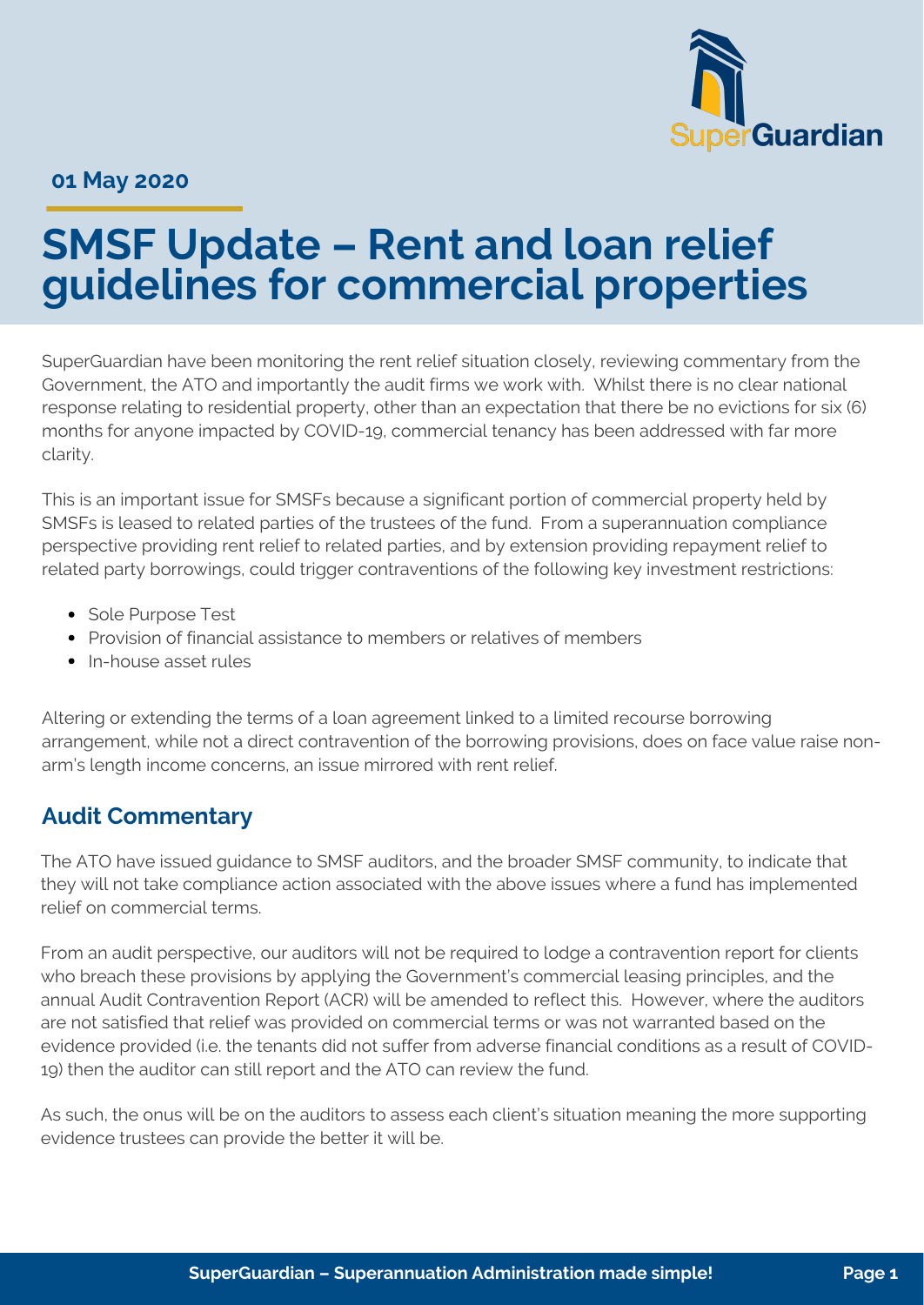# **What are the Guidelines?**

When a lease exists between an SMSF and a related party of the fund, SuperGuardian would urge all trustees to follow the guidelines provided by the National Cabinet Mandatory Code of Conduct, located [here https://www.pm.gov.au/sites/default/files/files/national-cabinet-mandatory-code-ofconduct](https://www.pm.gov.au/sites/default/files/files/national-cabinet-mandatory-code-ofconduct-sme-commercial-leasing-principles.pdf)sme-commercial-leasing-principles.pdf.

The key term in the title is mandatory. The Code specifically applies to businesses that qualify for JobKeeper i.e. they have experienced a fall in turnover of 30% or more. However, based on the ATOs commentary specific to SMSFs, if a tenant has suffered any adverse financial conditions due to COVID-19, we consider it logical and justifiable for relief to be based on a single set of standards. Should trustees and related party tenants seek to negotiate outside these terms then they will most definitely need to be able to justify that to the fund auditor.

All negotiations must be undertaken in good faith and any relief must be proportionate to the impact.

# **Step One - Tenant Approach**

The tenant needs to request the rental relief and be able to substantiate the fall in turnover. Utilising the JobKeeper basic turnover test, it would be appropriate to compare the period that relief is sought for to the same period last year to determine the turnover decrease. There are alternative tests where circumstances dictate that a tenant can't make a reasonable assessment against a comparable period. Ultimately, for the purposes of the tenant requesting relief the more supporting evidence that can be provided the better.

**Warning:** the substantiation requirement for SMSF related party tenants is as much about future compliance as it is the initial negotiation, which presumes all parties will act in good faith. For example, if the tenant indicates their turnover has decreased or is likely to decrease by 80% for the June quarter, the landlord can offer rent relief based on that figure. However, it does not mean that 80% is applicable for all future periods i.e. regular reviews should form part of the negotiations.

# **Step Two - Applying Relief**

If we use the 80% figure as an example, then the appropriate course of action for the SMSF landlord will be to offer an 80% reduction in rent. As per the Code of Conduct at least 50% of this reduction must be in the form of a waiver and the balance, let's assume the remaining 50%, must be by way of deferral to be amortised over the remaining term of the lease or 24 months, whichever is longer.

#### *Example*

*Bob and Mary Smith are members and trustees of their SMSF. The SMSF owns the building where Bob and Mary operate a café in the CBD. Their monthly rent is \$5,000 and they have seen a reduction in turnover of 80% due to only being able to offer takeaway meals and less people working in the city. As part of their application for relief to the SMSF they would be entitled to rent relief of \$4,000 per month (80%).* 

*At least \$2,000 of this must be waived and \$2,000 deferred over the remaining term (or 24 months). The landlord can waive more than 50% but they cannot seek reimbursement of the amount waived, and there would need to be further justification for the SMSF to offer more than the 50% waiver. Without justification this would raise immediate sole purpose and financial assistance flags.*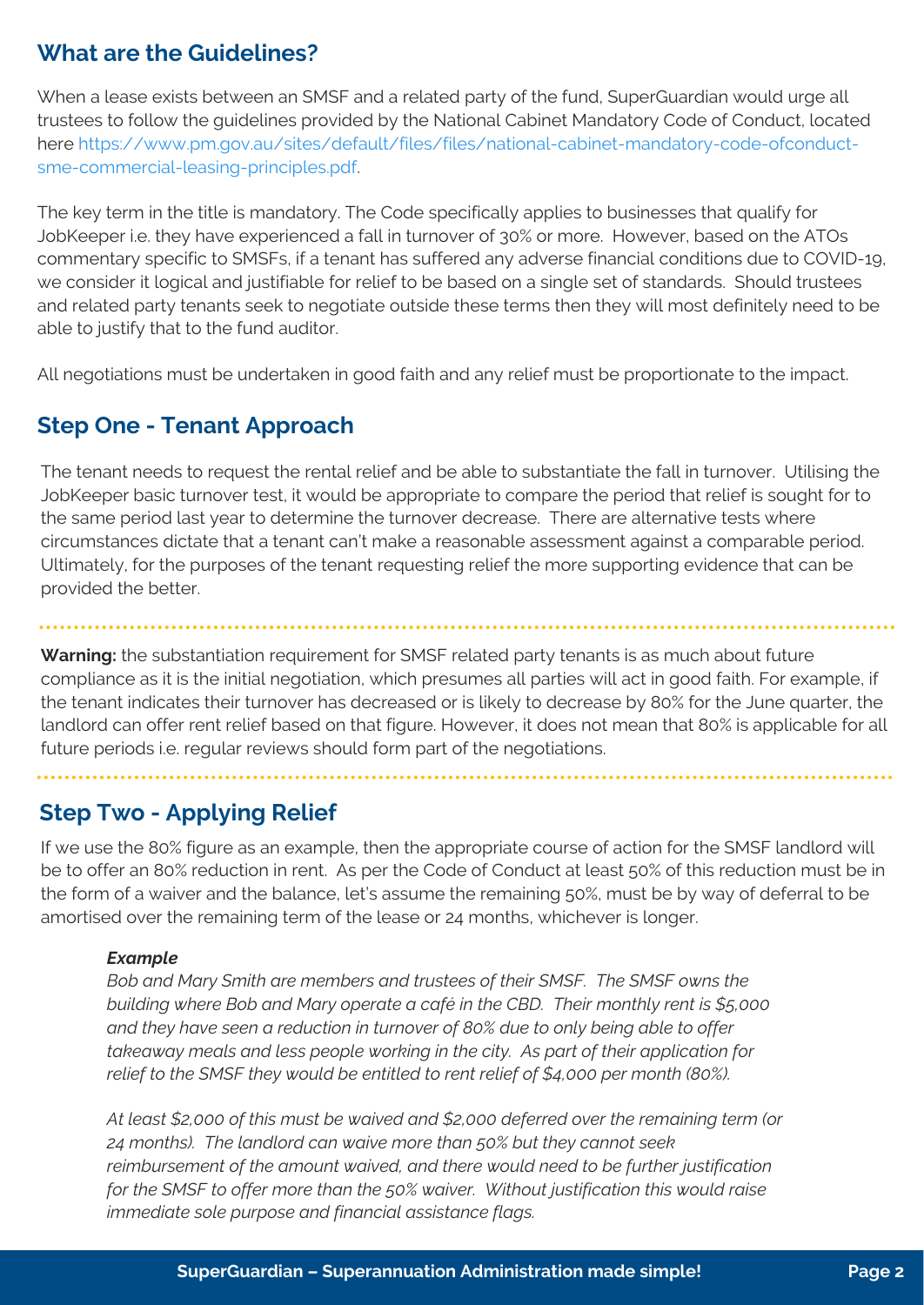The Code does provide for the minimum waiver amount to be lower than 50%, but this can only be done in agreement between both parties.

### **Step Three - Document on Decisions**

The following documentation will be required for the SMSF to satisfy compliance obligations and to present to the auditor when the annual return is prepared:

- request from the tenant requesting relief and confirming the reduced turnover
- trustee resolutions acknowledging the request and outlining the agreed terms
- confirmation from the SMSF to the tenant confirming the proposed relief

**Warning** – we are not in a position to provide advice about the requirements to amend the terms of the lease, but any amendments agreed to above clearly needs to be recognised alongside the existing lease agreement.

### **Investment via Related Entities**

It is not uncommon for an SMSF to invest in a unit trust that holds the property that is leased to a related party, with these investments exempt from the in-house asset rules providing all transactions are maintained on an arm's length basis. Failure to satisfy these requirements would generally result in the SMSF being forced to dispose of its holding in the unit trust.

As a deferral of rent is akin to a non-arm's length transaction, taking this action for a property held inside a trust would, under normal circumstances, result in the asset being treated as an in-house asset. However, the ATO have indicated that subject to similar rent relief terms being applied as for directly held properties, they will not treat the asset as an in-house asset in current or future years.

# **Limited Recourse Borrowing Arrangements**

SMSFs with a related party limited recourse borrowing arrangement may be in a position where rent relief has or will be provided to tenants, placing the SMSF under financial pressure to satisfy their loan repayment obligations. The ATO have indicated that repayment relief on the loan will be acceptable providing it is consistent with the terms commercial banks are offering. As a guide, the major lenders are providing a three (3) month payment deferral (not a waiver) with an option to extend for a further 3 months. Interest must be capitalised during this period and added to the remaining term. The ATO have indicated that the terms of the loan must be amended to reflect these changes and evidence is retained that the interest has continued to accrue and has been capitalised. A fund that undertakes this process will not have the non-arm's length income provisions applied to the property income.

# **Residential Property**

We are currently gathering information available on each state's position regarding residential tenancy, but at this point in time not all states have legislated their proposed relief measures. Given that ALL SMSF investments in residential property will be tenanted by unrelated parties, the current expectation is that all parties act in good faith and that will reflect an arm's length dealing. We will provide a summary as part of a more comprehensive "guide to preparing for year ended 30 June 2020".